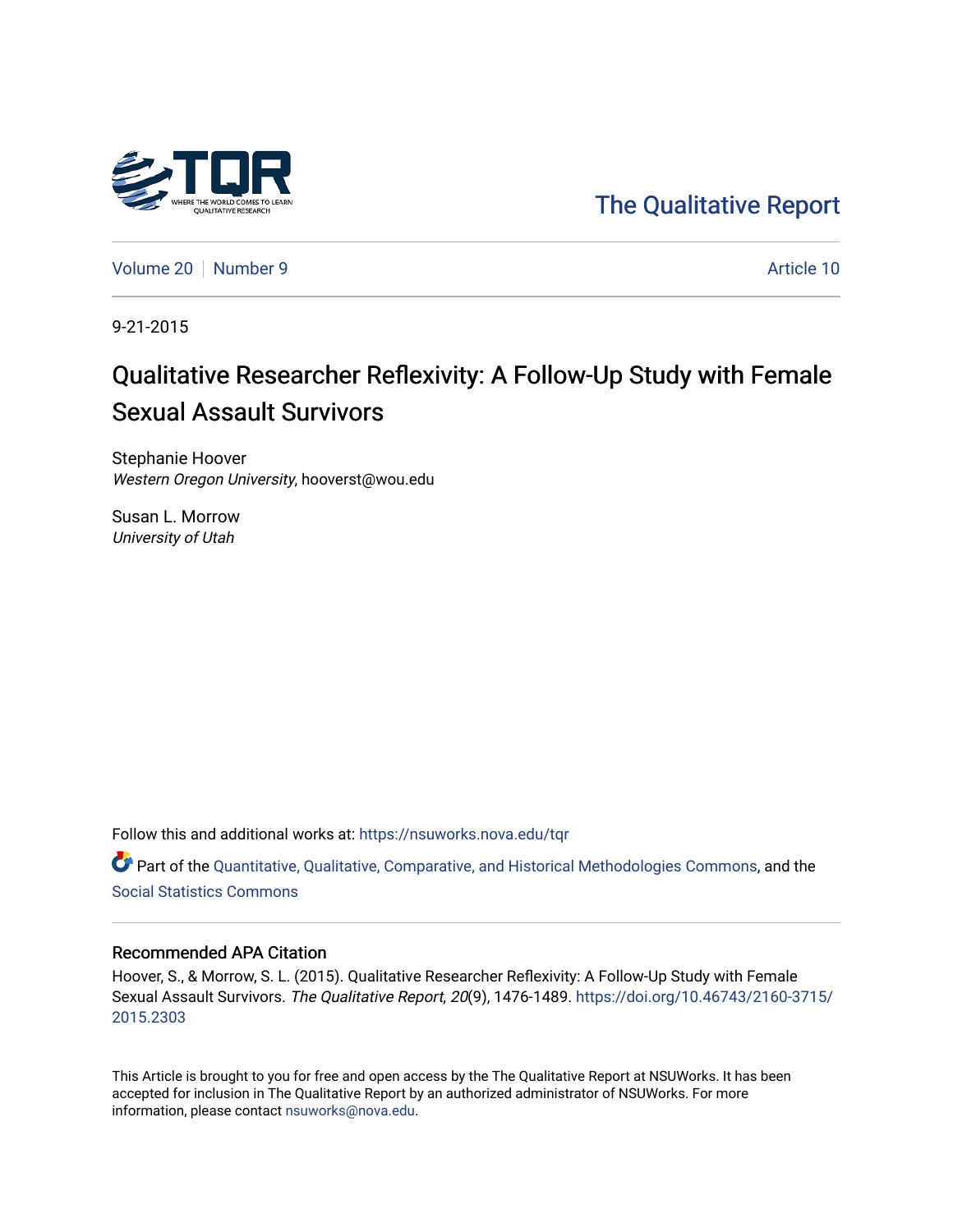

## Qualitative Researcher Reflexivity: A Follow-Up Study with Female Sexual Assault **Survivors**

## Abstract

Motivated by researcher reflexivity, the author sought to learn from participants about the sensitive, ethical issues of the qualitative research process. The current study followed up with eight women who had previously participated in an interview-based study about sexual assault disclosure. Multiple sources of qualitative data were triangulated, including interviews, follow-up interviews, interviews from the original study, and participant checks. Phenomenological analysis yielded five themes: (a) Meaning of Participation, (b) Trust in the Researcher, (c) Connection with the Other Participants, (d) Changing Comfort, and (e) Recommendations to Increase Participants' Comfort. Based on these results, recommendations are provided for researchers conducting reflexive qualitative research practices.

## Keywords

Reflexivity, Qualitative Methods, Interview, Sexual Assault, Disclosure

## Creative Commons License



This work is licensed under a [Creative Commons Attribution-Noncommercial-Share Alike 4.0 License](https://creativecommons.org/licenses/by-nc-sa/4.0/).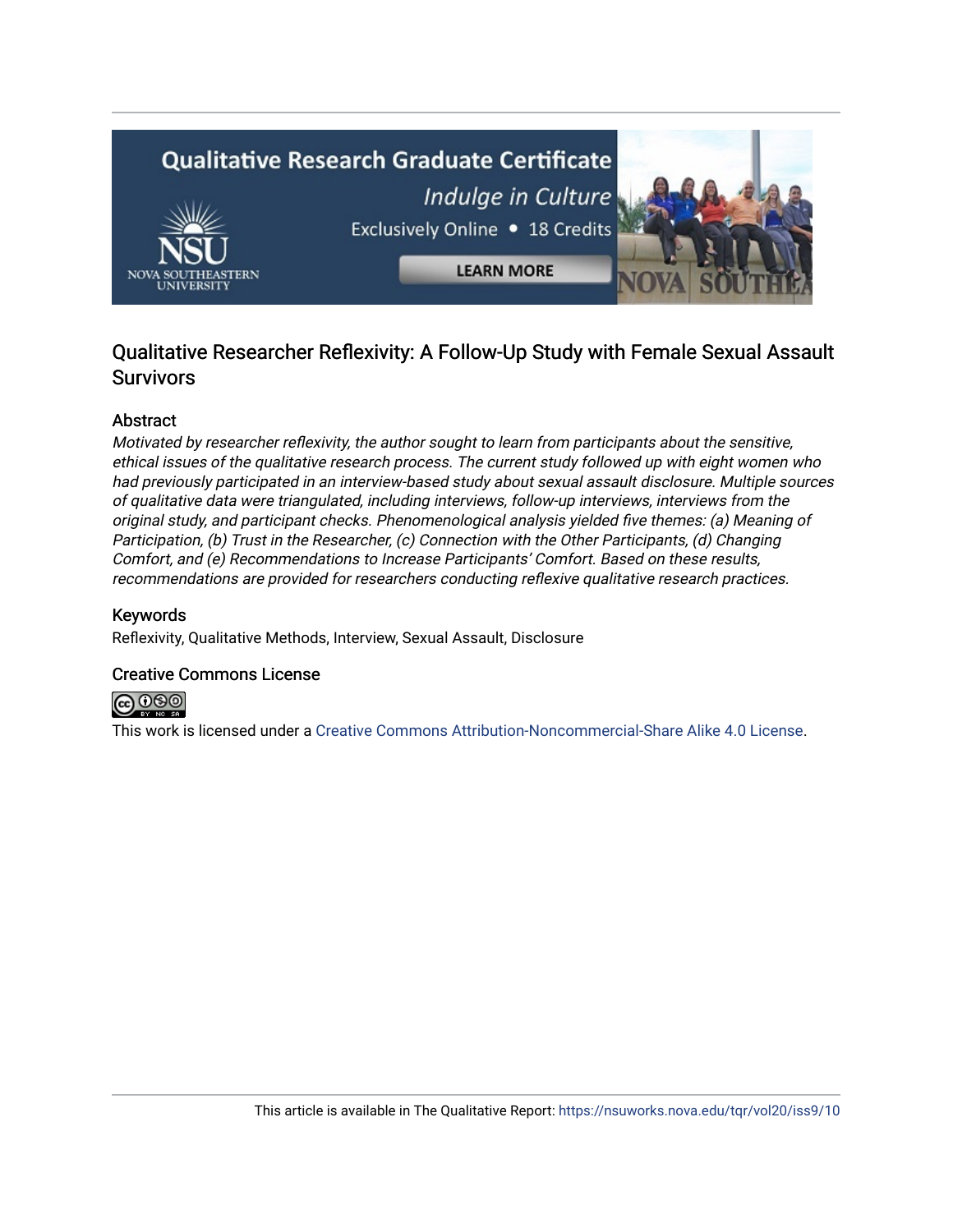

## **Qualitative Researcher Reflexivity: A Follow-Up Study with Female Sexual Assault Survivors**

Stephanie M. Hoover University of Utah, Salt Lake City, Utah, USA Western Oregon University, Monmouth, Oregon, USA

Susan L. Morrow University of Utah, Salt Lake City, Utah, USA

*Motivated by researcher reflexivity, the author sought to learn from participants about the sensitive, ethical issues of the qualitative research process. The current study followed up with eight women who had previously participated in an interview-based study about sexual assault disclosure. Multiple sources of qualitative data were triangulated, including interviews, follow-up interviews, interviews from the original study, and participant checks. Phenomenological analysis yielded five themes: (a) Meaning of Participation, (b) Trust in the Researcher, (c) Connection with the Other Participants, (d) Changing Comfort, and (e) Recommendations to Increase Participants' Comfort. Based on these results, recommendations are provided for researchers conducting reflexive qualitative research practices. Keywords: Reflexivity, Qualitative Methods, Interview, Sexual Assault, Disclosure*

Qualitative researchers recognize the importance of reflexivity in addressing ethical issues (Cannella, 2004; Del Busso, 2007; Dickson-Swift, James, Kippen, & Liamputtong, 2007; Etherington, 2007; Ramazanoglu & Holland, 2002). Reflexivity has been considered a hallmark of rigorous qualitative research in which the researcher is considered an instrument of the study (Guba & Lincoln, 1981; Hertz, 1997). Guillemin and Gillam (2004) defined reflexivity as a "continuous process of critical scrutiny and interpretation," including relational and personal aspects of conducting, interpreting, and representing research (p. 275). Reflexivity for the promotion of ethical practice necessitates that the researcher notice and respond appropriately to "ethically important moments" (Guillemin & Gillam, 2004).

As an early career qualitative researcher, reflexivity compelled me, as the first author, to continue to scrutinize my work. The first author conducted the research under the supervision of the second author; thus, all subsequent first-person singular references are to the first author.I did not view my own insights as sufficient to assure ethical research. As such, I sought to learn from prior participants, specifically female sexual assault survivors, so that I could improve my work with future research participants. Interactions with female sexual assault survivors may be considered "ethically important moments" requiring researcher reflexivity (Guillemin & Gillam, 2004). Negative social responses to disclosures have been described as a second rape, potentially as traumatizing as the actual sexual assault, substantially worsening and lengthening the recovery process (Ahrens, 2006; DePrince, Welton-Mitchell, & Srinivas, 2014; Littleton, 2010; Ullman, 1996). Throughout the original interview-based study, I wondered about the dual possibility of harm and benefit because of my clinical and scholarly experience learning about consequences of negative social response to sexual assault disclosures. I hoped to reconnect with prior participants in order to understand their perspective.

The current study is offered as a model of how researchers may engage in reflexivity beyond the completion of an original study. As a follow-up study, I aimed to scrutinize the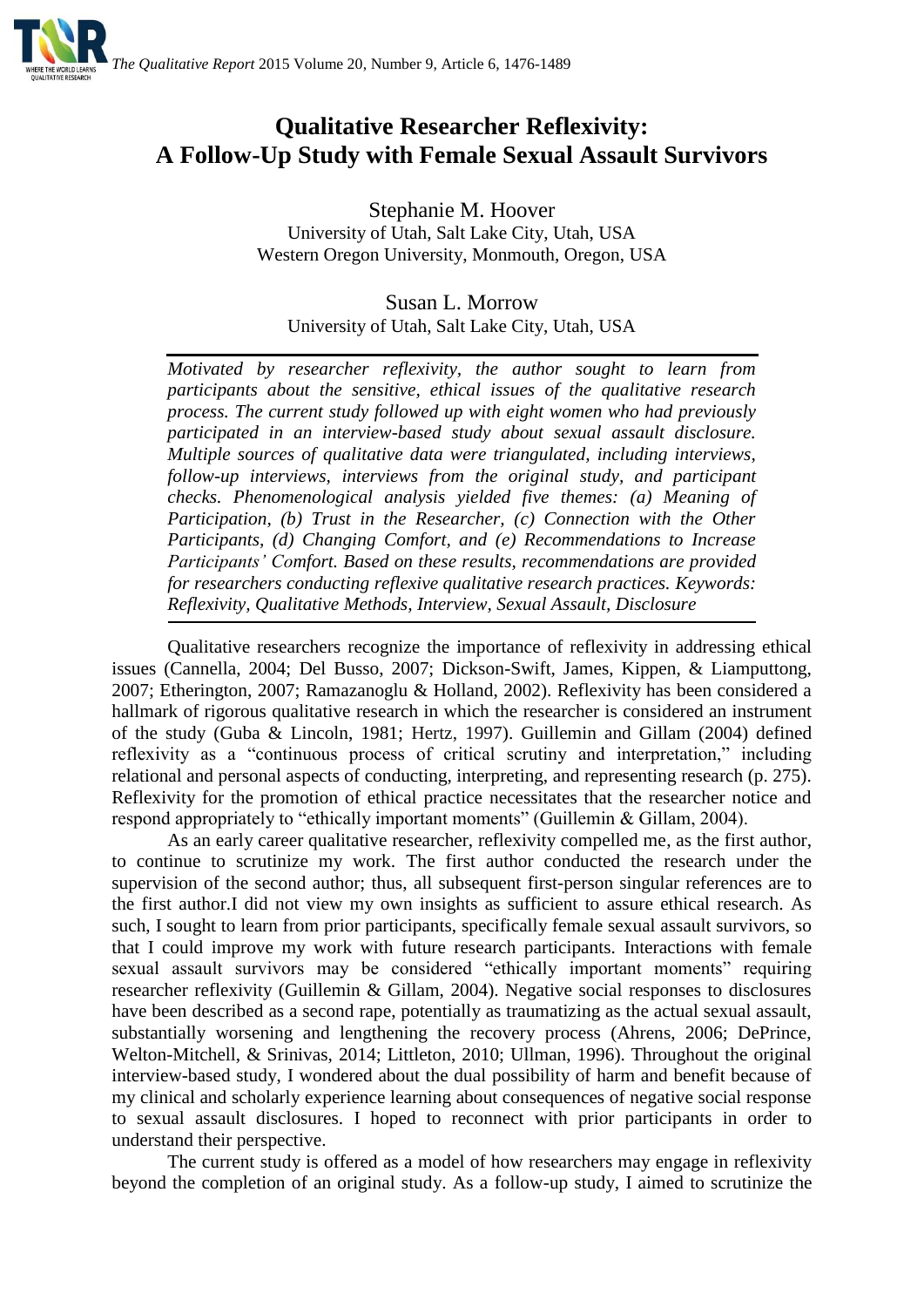first study based on participants' feedback. The study is not intended to generalize to the experience of female trauma survivors as research participants. Nonetheless, there is a growing literature about trauma survivors' experience of research participation (see Legerski & Bunnell, 2010; Newman & Kaloupek, 2004), including a limited number of follow-up studies with female sexual assault survivors (Campbell, Adams, Wasco, Ahrens, & Sefl, 2009; Campbell, Adams, Wasco, Ahrens, Sefl, 2010; Martin, Perrot, Morris, & Romans, 1999). For example, Martin et al. (1999) compared female participants with a history of child sexual abuse and female participants without such a history. The female victims of child sexual abuse were less likely to endorse the interview as comfortable, yet were also more likely to indicate that the interview was positive. Participants who perceived the interview negatively cited a variety of reasons, including recounting the childhood sexual abuse, doubting the value and relevance of the research, and feeling uncomfortable with the interviewer. Those who perceived the interview positively reported that they found it helpful to talk about the abuse, that it changed some of their feelings about the abuse, and that they felt that they had contributed to the research. As a whole, this literature suggests that trauma survivors' research participation is a complex process, in which participants report distress and benefits simultaneously.

The purpose of this study was to describe the perspectives of female sexual assault survivors who had previously taken part in an interview-based study. The overarching question guiding this research was: How did female research participants who participated in interviews about sexual assault disclosures experience the research process?

## **Method**

The current study was conducted in accordance with Institutional Review Board standards at the University of Utah. First, the design and paradigm are described to frame the study. Second, context about the prior study and the participants is explained. Next, explanation of data sources and analysis are provided. Lastly, trustworthiness is addressed.

## **Design and Paradigm**

This study utilized a phenomenological design to understand participants' subjective experience of the phenomenon of research participation (Moustakas, 1994). Such design allowed for participant-centered data collection and analysis. A feminist-constructivist paradigm informed the design. My attention to subjective realities (Harrison, MacGibbon, & Morton, 2001) was shaped by the desire to seek out marginalized perspectives (Morrow  $\&$ Smith, 2000), those of sexual assault survivors. Guided by feminist principle of relationality (Morrow & Smith, 2000), I attempted to reduce the power hierarchy by engaging participants in the process of interpreting the data during participant checks. Lastly, from a feministconstructivist perspective, I sought to be transparent about my values and engage in reflexive practices (Banister, Burman, Parker, Taylor, & Tindall, 1994; Harrison et al., 2001; Olesen, 2007). Throughout the study, reflexive practices included journaling, peer debriefing, and supervisory consultation with the second author (Lincoln  $\&$  Guba, 1985). Specifically, I met in person with peers and my supervisor to discuss concerns and receive feedback to reduce researcher subjectivity. These processes allowed me to monitor the extent to which my values informed the study, so as not to override the participants' perspectives.

As researcher and interviewer, I anticipated a challenge from having conducted the previous research and resoliciting participation for this study. This dual role might have had the potential to interfere with participants honestly sharing their experience of the first interview, perhaps not wanting to hurt my feelings as the interviewer. I addressed these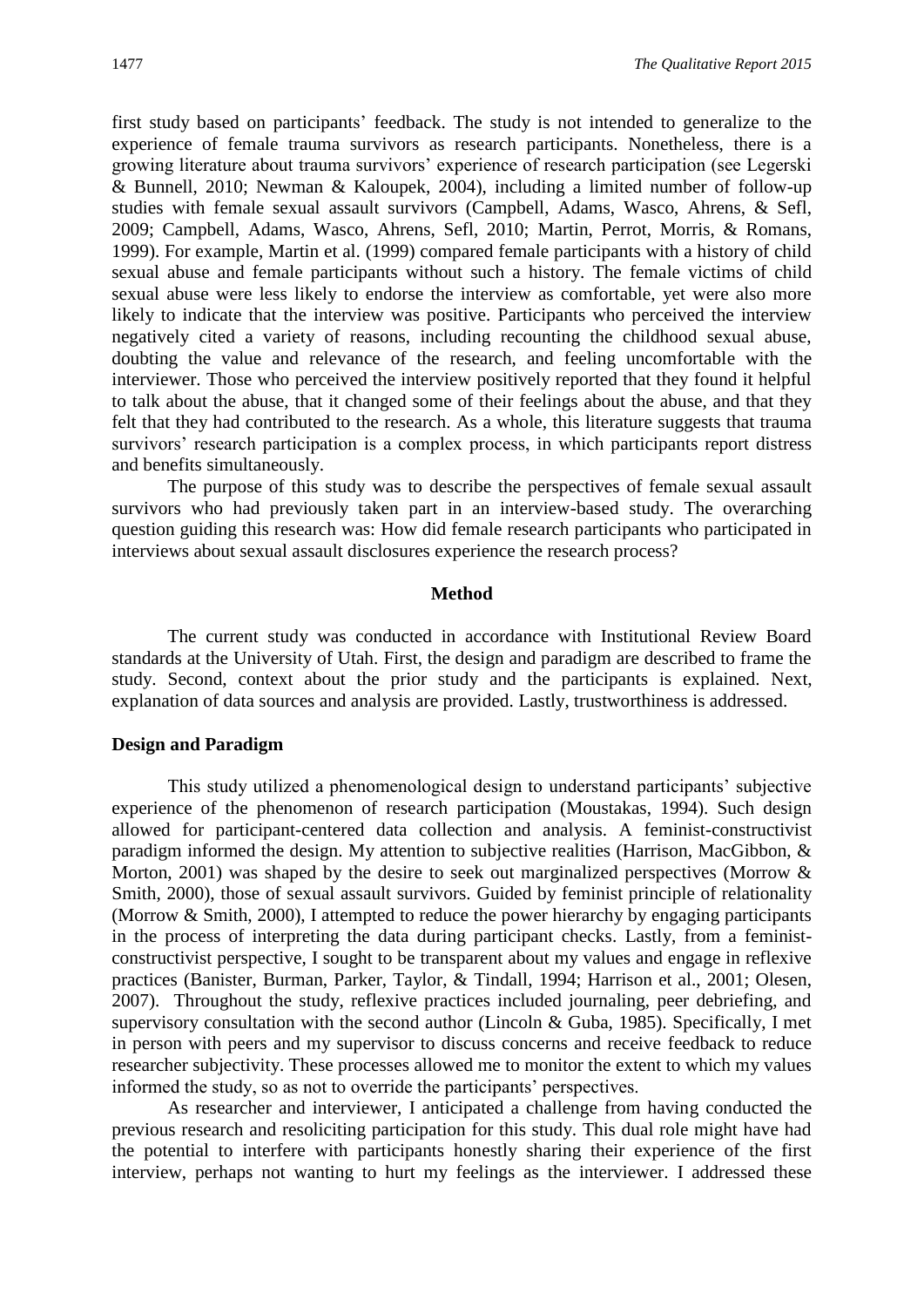potential challenges in recruitment materials and in the interview by asking for participants' perspectives, including positive, negative, neutral, or mixed reactions. I repeated this permission-giving statement at least one additional time during each interview. Specific to research with sexual assault survivors, using the same interviewer can maintain established trust and increase participants' comfort (Campbell et al., 2009). Further, established rapport improves data collection by promoting "full and rich descriptions necessary for worthwhile findings" (Polkinghorne, 2005, p. 142).

## **Prior Study**

Information about the previous study is described to contextualize this follow-up study. The previous study's recruitment materials were distributed at a small Midwestern college. Materials invited anyone who had "had an unwanted sexual experience or ha[d] been sexually assaulted or raped." The previous study employed an open-ended interview format to understand participants' experiences of sexual assault disclosure. Discourse analysis was employed to describe sexual assault disclosures in light of three discourses: heteronormative, legal, and anti-rape movement. The interview solicited information on participants' past experiences of telling others about the incident, including whom they chose to tell and not tell, how they chose to tell, and why they chose to tell and not tell. The average interview length was 101 minutes. I asked participants to select the interview location and to take breaks during the interview when they needed to. No compensation was provided. At the end of the interview, participants were debriefed with sexual assault resources, and we discussed ending the researcher-participant relationship. At the conclusion of data collection, participants were given a copy of the draft to provide feedback.

Information about participants' assault incidents and disclosure experiences helps to contextualize the current study (Hoover, 2008). All incidents of sexual assault were perpetrated by someone known to the survivor. Two of the 15 participants were minors at the time of the sexual assault and reported to their parents, which resulted in legal actions against the perpetrators. The remaining thirteen individuals did not make legal reports of the sexual trauma. The research found commonalities in participants' experiences of disclosure. All participants disclosed the incident to close female friends. Disclosures to friends served a number of purposes: to ascertain if the incident was or was not considered sexual assault, to deepen a friendship by sharing personal history, and to offer support to a friend who disclosed about a similar incident. In addition to disclosing to close female friends, the majority of participants had disclosed the incident to romantic partners because they perceived the incident to be an important part of their personal and sexual history that needed to be shared as the relationship became increasingly intimate. A minority (*n*=2) disclosed to a formal service provider. The disclosures to close female friends were primarily shaped by heteronormative discourse about dating and desire. The legal discourse was evident in disclosures to significant others, which often focused on reporting to authorities and defining the incident as nonconsensual. The anti-rape discourse was evident when participants voiced the importance of disclosing the sexual assault to raise awareness of this social problem.

## **Participants**

Recruitment was limited to the prior study sample. Participants were recruited through electronic contact information. Eight of the 14 potential participants consented to participate in the current study. The participants were 23-24 year old women. The majority were White (*n*=6); one participant identified as being both White and Asian American and another as Jewish. Seven participants identified as heterosexual and one as bisexual.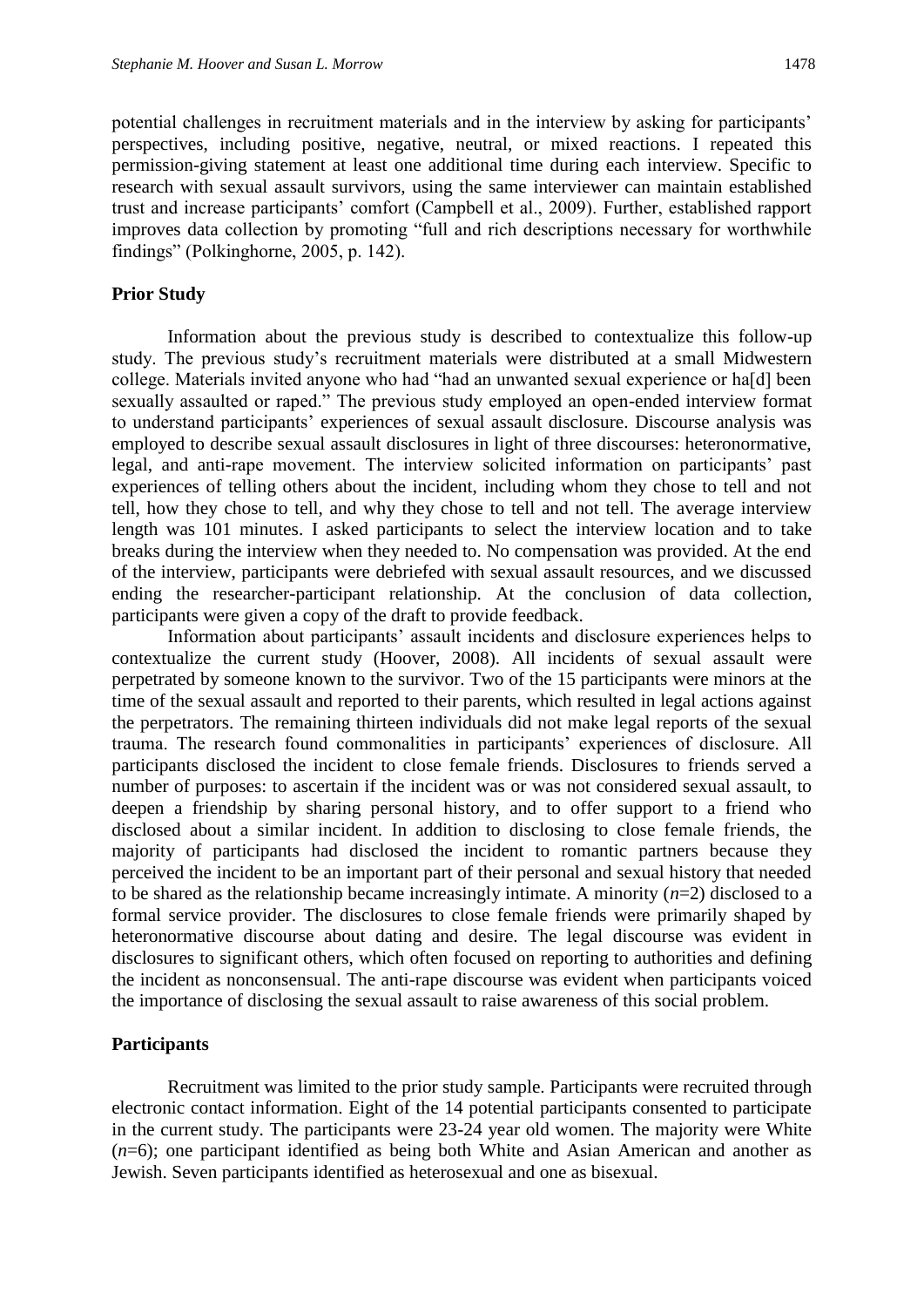Approximately 18 months had lapsed between the data collection for the two studies. The delay may have allowed participants more time to reflect on their experiences and develop greater awareness of how the original study had an impact on them. However, because participants and I were no longer affiliated with the university where the original study was conducted, there was likely a decrease in potential participants' sense of connection with the study, which could have decreased response rates. In addition, available contact information was not updated and likely had inaccuracies.

Differences between the eight participants of the current study and the six women who did not respond to recruitment efforts of the current study were examined. The six women who did not respond to recruitment efforts for the current study (nonparticipants) reported different sexual assault and disclosure experiences when they participated in the prior study. Specifically, the nonparticipants were more likely to have experienced ongoing sexual assault by someone who was known to them (four of six nonparticipants, versus none of the participants). They had disclosed to approximately half as many people (4.4 disclosures by nonparticipants, versus 8.6 disclosures by participants). Nonparticipants' experiences of repeated trauma and fewer disclosures may be related to their choice to decline participation in the current study. However, without more information from the nonparticipants, no conclusions can be drawn about the participation rate.

#### **Procedures**

All interactions with participants followed feminist interview guidelines (Campbell et al., 2009), which recommend providing information, exhibiting a warm demeanor, listening to participants, and allowing participants to make choices about their participation. I asked clarifying questions and posed potential interpretations, especially in the follow-up interview and participant check, as explained below. All interviews were semi-structured, allowing for directed exploration (Charmaz, 2006; see Appendix A for interview guide). All interviews were recorded and transcribed.

I triangulated multiple data sources, including individual interviews, follow-up interviews, interviews from the prior study, analytical notes, and participant checks (Denzin, 1970). First, eight individual interviews occurred, the majority by phone. Participants chose the most convenient interview option; two chose Skype and one chose e-mail. The e-mail interview occurred over the course of multiple correspondences. I engaged in direct communication with the participant about her preferences for how to structure, complete, and end the e-mail interview; I interacted according to her preferences. The average length was 76 minutes. Second, follow-up interviews occurred with six participants. The follow-up interviews were tailored to each participant to probe about analytical hunches (see Appendix B for generic follow-up interview guide). For example, some participants used the words "comfort" and "discomfort" to describe the interview process, so I wanted to learn more about what that meant to the remaining participants. The average length of the follow-up interview was 32 minutes. Last, the interviews from the prior study were incorporated into the data corpus ( $n = 14$ ,  $M$  length = 101 minutes). Only portions of the prior study interviews with explicit conversation about the interview itself were included. Typically, these data were drawn from the beginning and end of the interviews.

#### **Data Analysis**

Data were analyzed using phenomenological techniques. First, I immersed myself in the data, completing transcription, transcription check, and re-reading the transcripts. Next, I identified salient statements from the transcripts and grouped them into themes. For example,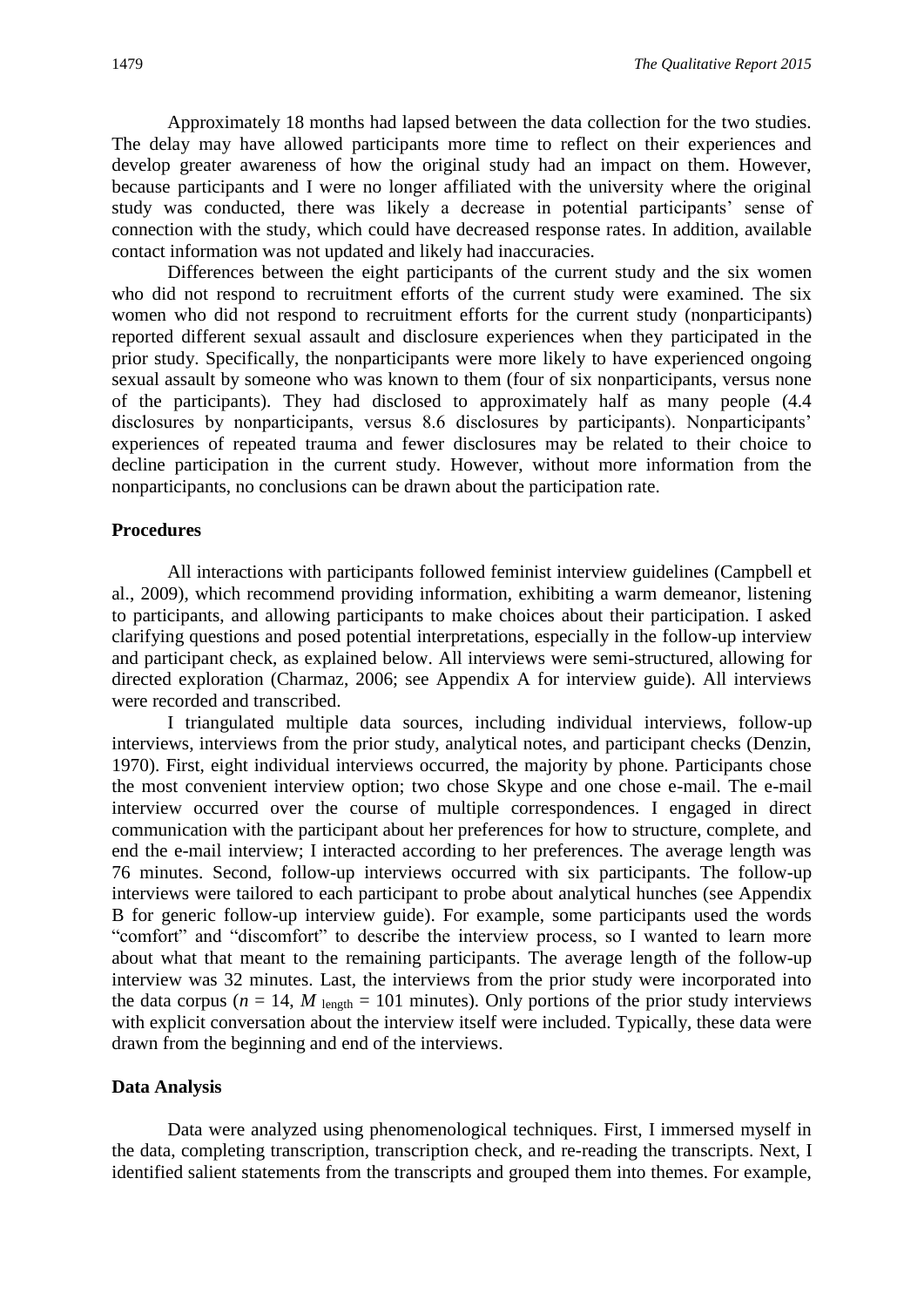statements from participants about their emotional reactions to the interviews were grouped together. When statements were initially grouped together, many revisions occurred, and I had many uncertainties about the data. These uncertainties were used to develop questions for the follow-up interviews. After completing the follow-up interviews, salient statements were identified and incorporated into the existing analysis. The analysis was modified, and I identified the themes to describe participant's perspectives. For example, during analysis, the statements about participants' reactions to the interview were reviewed. It became clear that each participant had multiple reactions to the interview, and the underlying meaning represented participants' changing comfort. As such, the group of themes was named "Changing Comfort." After developing a full draft, I sought feedback from participants (participant checks); three participants provided their input. Their input focused on clarifying the results, not substantively altering the analysis. Their suggestions were incorporated. I utilized ATLAS.ti (Muhr, 2009), a qualitative data management program, to manage data analysis and create an audit trail (Lincoln & Guba, 1985).

## **Trustworthiness**

Lincoln and Guba (2000) described criteria to determine the rigor and trustworthiness of a study. In this study, credibility was secured by debriefing with peer researchers, searching for disconfirming evidence, participant checks, follow-up interviews, and reflexive practices. Transferability was addressed by providing sufficient information about the participants, the research context, and myself that the reader is able to make an informed decision about how the results of this study may be relevant to another context. Dependability was accomplished by careful tracking of the research process, which is evident in an audit trail examined by the second author. Finally, confirmability was established by carefully tying together data, analytic processes, and findings and continually tracking these processes in the audit trail. In addition to these criteria, criteria for trustworthiness in a feminist investigation go beyond traditional definitions of reliability and validity, focusing on authenticity criteria (Lincoln, 1995). This study honored different constructions (fairness), expanded and elaborated participants' constructions (ontological authenticity), and provided an opportunity for appreciating the constructions of others (educative authenticity). As stated, trustworthiness of this study was established in multiple ways. Reflexivity, an important contributor to the trustworthiness of the study was addressed in the Introduction and will be explored further in the Discussion.

#### **Results**

The purpose of this study was to describe the perspectives of female sexual assault survivors who had previously taken part in an interview-based study about their assault disclosures. From participants' perspectives, five themes emerged: (a) Meaning of Participation, (b) Trust in the Researcher, (c) Connection with the Other Participants, (d) Changing Comfort, and (e) Recommendations to Increase Participants' Comfort.

## **Meaning of Participation**

The first theme explains the meaning of participants' participation. In deciding to participate, many participants felt that their participation was both personal and political. Generally, participants felt invested in the study. For example, Joanne explained: "Like it kind of became, like, my project, too, like, my paper, too, even though, you know, like, I didn't really obviously … write [the manuscript] with you. You know what I mean?" In terms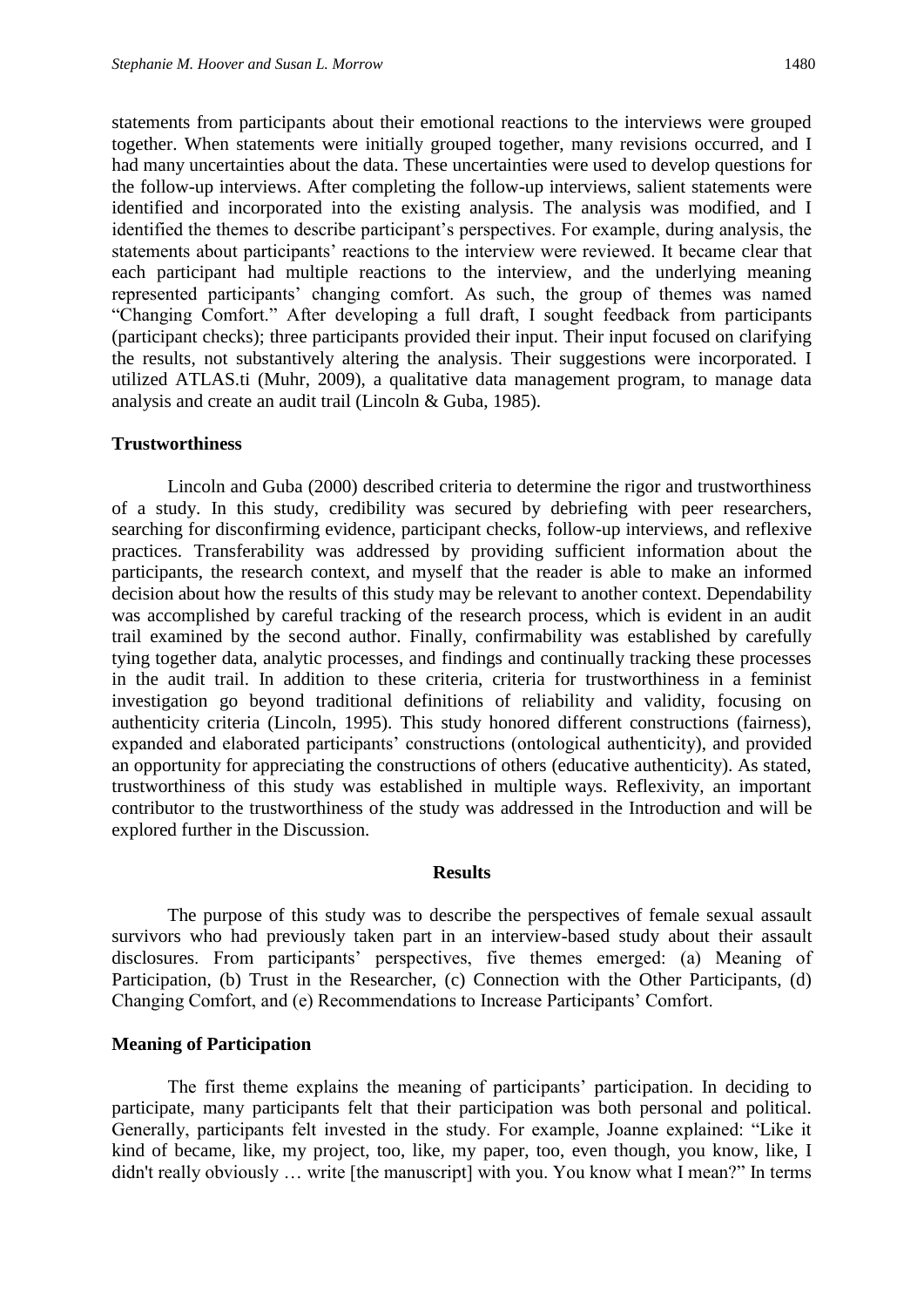of personal meaning, Natalie, who had had legal experience with sexual assault, stated, "Never before had I really been able to [tell my story without having to defend myself]. Even in talking to, I think, those family and friends . . . there was always something, I guess, keeping me from telling the whole situation from my point of view." As another example of personal meaning, Summer stated: "It was kind of almost like a personal thing, a personal stepping stone to be able to say, "I can talk about these things without it causing…a breakdown." Some participants also felt compelled to participate for more political reasons. For example, Theresa shared in the original interview: "I'm not going to continue to sit here and be silent and feel guilty and let this knowingly happen to other women unless they—I speak. So I need to speak, and I need to say something." The meaning of the study motivated their decision to participate.

#### **Trust in the Researcher**

This theme refers to the participants' experience of relating to me, specifically their trust in me. Participants reported being conscious of perceptions of me, especially that they could trust me to not judge them. Summer remembered, "Just a feeling that you might have, not a similar viewpoint, but a nonjudgmental viewpoint, which I think is a fear, when you talk about these things, is being judged." Alice felt it was my role to listen: "I was the expert, too, right? I was the only one who knew what happened, and I had to communicate that to you." Some participants expressed being able to trust me as a woman. Bridgette commented: "I felt like a man couldn't listen and truly understand what I was going through. Even though you didn't offer any of your own experiences, I still felt like in some way you kind of knew, not exactly what I was going through, but you could understand because you are also a woman."

Participants also expressed perceptions about the researcher's role beyond the interview. During the original interviews, I provided information during the informed consent process about how the interviews would be used; still, concerns persisted among many of the participants. Specifically, 7 of the 13 participants asked during debriefing how I would be using the interviews. Joanne explained: "The researcher can take what you say and do what they want with it." That being said, all of the participants reported that they were in agreement with how they were represented in the final manuscript.

## **Connection with the Other Participants**

This theme describes participants' connections to the other participants. Despite not meeting the other participants, participants felt connected to one another. In her original interview, Candice said: "You're talking to other women about this because you want to know, not because it's like something horrible that happened to Candice, but because it's something horrible that happens to women, and it has to stop." Alice emphasized the importance of the other participants: "Even though I didn't know who you'd be interviewing, I would know that there would be other people. And they would know that I was there, too. . . . knowing that your study wouldn't have been successful if there weren't other people like us there." In the original interview, during debriefing, when I asked participants what questions they had for me, seven of 13 participants asked me about other participants. In particular, when I told Lauren that she was the ninth participant, she replied, "Good, well, not good, but I'm glad people are stepping up and supporting."

Reading the study, participants felt validated because they were linked to the other participants. For example, Natalie stated: "[Even] experiences that I couldn't personally relate to, there was always an aspect that I was, like, Yeah, that, I can relate to that. That resonates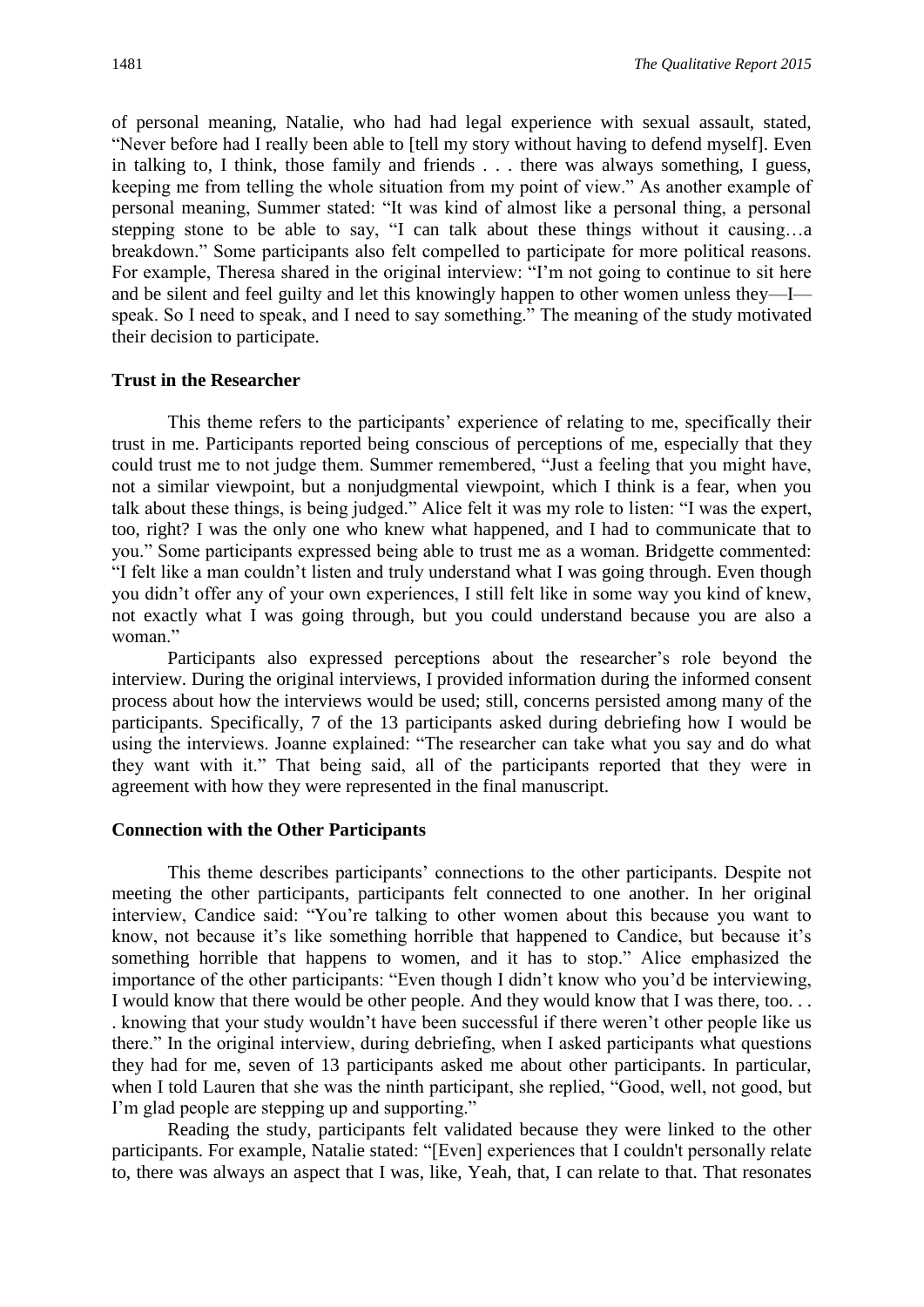with me." As another example, Bridgette explained, "Just having them all [the participants' stories] together, finally, um, I thought was a really positive thing. … Instead of them being these phantoms—I wonder what their stories are; I wonder who they are. Even though they were still anonymous, you had their words there, and you had their stories. It paired up. And in the same paper was my story and my words, so I felt like, I wasn't just this one individual person. But I was in the community now, and we were all kind of dealing with it together."

## **Changing Comfort**

Participants discussed how their sense of comfort fluctuated throughout the prior interview. Many participants expected that the interview would not be emotionally easy. For example, Natalie explained: "It's just always painful to think about, like, that's the society we live in. I think it's always hard just to have that reminder and to know, too, that your life has been jacked up, too, because of this experience." Participants noted the ways in which my questions provoked unexpected reactions. For example, Joanne stated: "Just like those emotions, you know, came out of me just talking about it. … There was other, just other things I hadn't thought about before, because you asked me specific questions. Those brought different emotions." Being asked to think, feel, and speak about things she had never articulated before was challenging.

After the end of the interview, participants' emotional reactions shifted again. For example, Candice stated that she was shaky during the interview; then, at the end of the interview, she said, "I actually feel better about it than I have. I figured this would happen. I feel better about it than I have in a long time." However, Candice reported in her follow-up interview that she was tired after ending the original interview: "I went to bed when I got back to my room and slept for a long time, like I was physically tired." Some participants disclosed to others that they had completed the interview. For example, Summer explained how she shared with others and continued to react to the interview:

Like I said, it took me a couple of days to deal with sort of some of the things that came up during the interview. And, um, just to kind of put feelers out to my friends, "Hey, I'm having a weird couple of days dealing with these things." So I kind of want people to know somewhat what's going on, so it's not just that I'm acting really weird. Just, you know, to tell them and say, like, "Oh, well, this happened, but I'm kind of upset. And I'm dealing with it, but I think it was a good decision. Just to be able to work through some of that stuff, again with someone that might know something about the situation, that might help me be able to deal with it further." ... So I probably spent, you know, some time to myself for a couple of days. I probably was not that into sex for a week or so, just kind of pulling into myself. I mean, you're opening up a situation in which you were vulnerable. And it makes it that much harder to open up again after you've rehashed these different experiences.

Despite short-term distress, no participant reported negative long-term consequences. As an example, Natalie shared, "And even though that [negative experiences of disclosure] was hard to think about and realize [in the interview], ... it did help me think about what happened to me differently, in the sense that  $\dots$  I saw a larger impact, which is hard to see, but it made me aware of something that I wasn't necessarily aware of." All participants reported that their participation was helpful.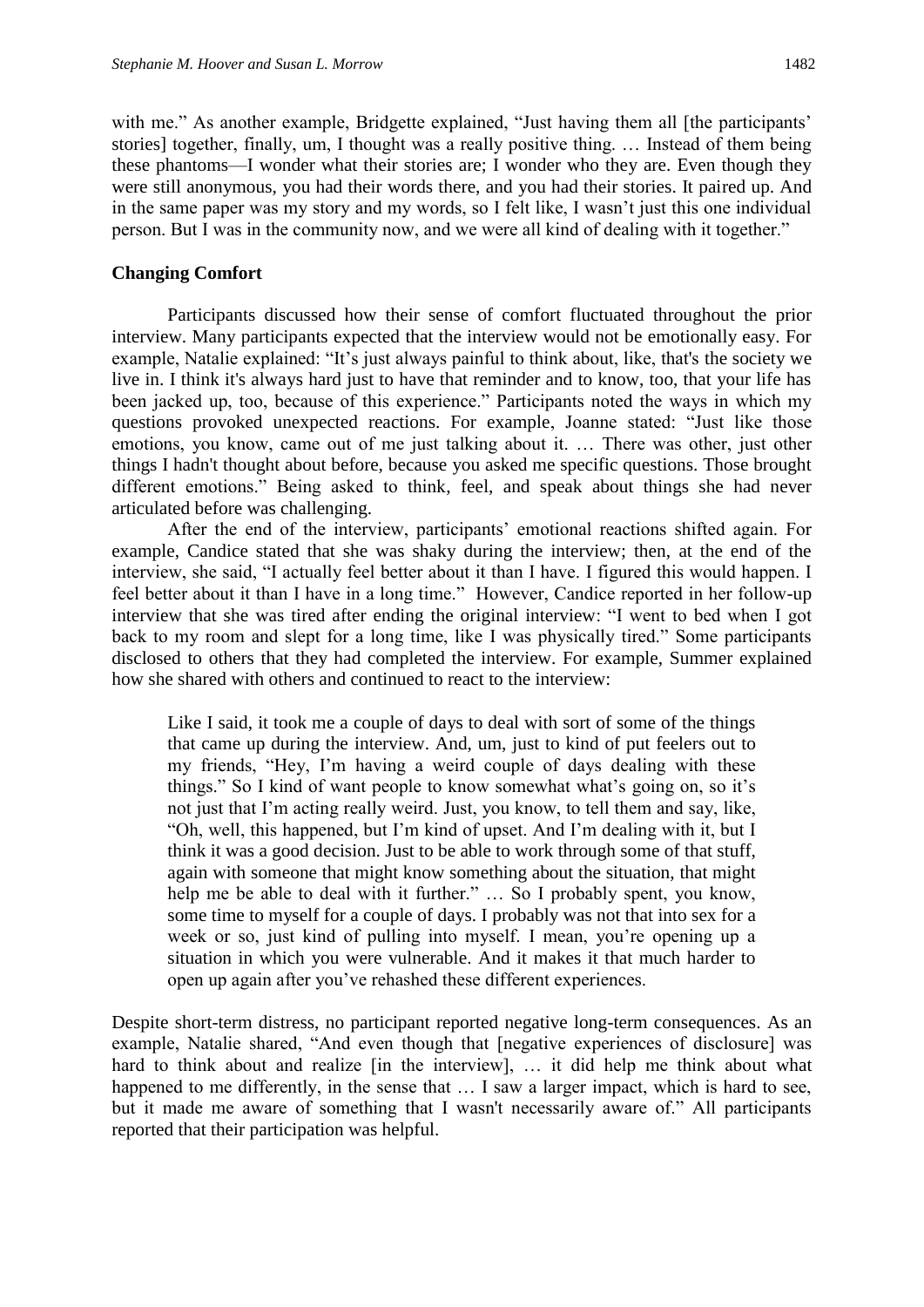## **Recommendations to Increase Participants' Comfort**

Participants offered suggestions about how interviews could be conducted to help research participants feel more comfortable. Joanne and Riley recommended offering followup interviews to reduce pressured feelings during the interview. Some participants offered the idea of different data sources, using art and writing. Joanne stated: "Speaking is just one, you know, way of expressing something…I said this before, I have a hard time, like, you know, speaking. Sometimes art, even though it can be a more abstract thing, sometimes it's easier." Lauren indicated that writing might be easier: "I think that writing helps people. It gets to the heart of what they are really trying to say when you look at bullet points, when you look at outlines, when you look at their thoughts." In addition to the interview itself, Riley recommended that the researcher provide participants with their pseudonyms prior to participants reading results, which would help "getting ready to confront the final write-up, knowing that [participants] would see [their] story in it."

## **Discussion**

The purpose of this study was to describe the perspectives of female sexual assault survivors who had participated in interview-based research. The question guiding this study was: How did female research participants who participated in interviews about sexual assault disclosures experience the research process? From participants' perspectives, five themes emerged: (a) Meaning of Participation, (b) Trust in the Researcher, (c) Connection with the Other Participants, (d) Changing Comfort, and (e) Recommendations to Increase Participants' Comfort. Participants' experiences of the research process were influenced by the meaning and comfort that they felt, along with their relationships with the researcher and their imagined relationships with the other participants. Out of their perspectives, they offered recommendations aimed at increasing participants' comfort. Given the intent of the study to support researcher reflexivity, each theme is the basis for recommendations that may resonate with qualitative researchers' concerns. As I discuss thematic recommendations, I also incorporate my own reactions to the findings in order to demonstrate how the follow-up study promoted researcher reflexivity.

#### **Meaning of Participation**

The meaning-making aspect of research participation was not surprising to me; it fit with my observation that participants were invested in the research, responding quickly to recruitment materials and actively participating in the interview. In order to promote meaning-making, I consider certain practices helpful during debriefing and original informed consent. During debriefing, the researcher might ask participants about any unanticipated reactions, including benefits. Secondly, the political meaning could be enhanced by discussing the researcher's intent to promote social change through the research. This discussion could occur during the original consent process. Though informed consent statements oftentimes indicate potential societal benefits of the research, special care may be taken to discuss this with participants. This discussion might increase participants' consciousness about their own political agency to promote social change.

## **Trust in the Researcher**

This investigation suggested that the participant-researcher relationship was core to participants' experience of qualitative research. I found this finding interesting because it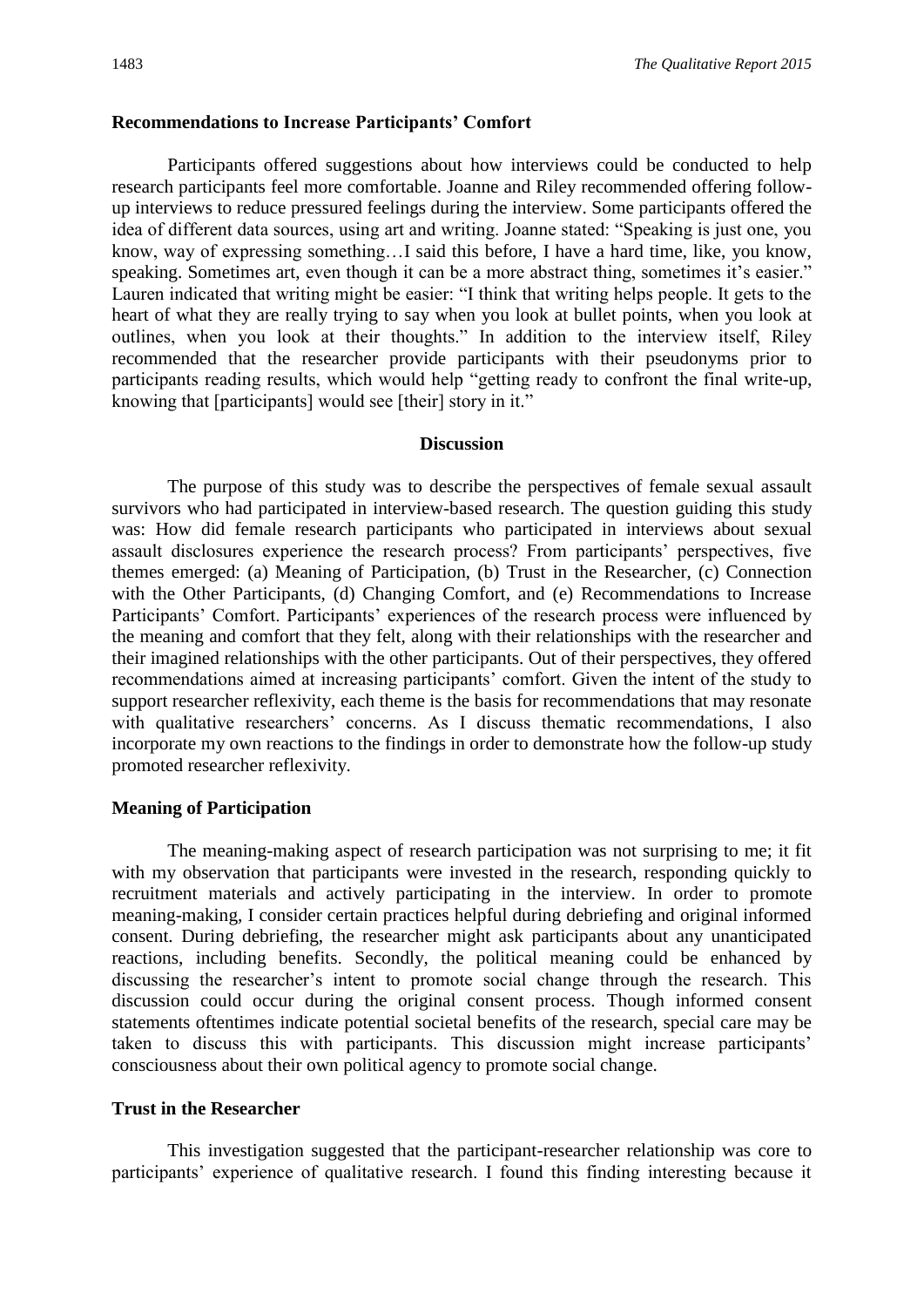demonstrated the feminist principle of relationality (Morrow & Smith, 2000; Ramazanoglu & Holland, 2002). In order to facilitate trust, the researcher can revisit the use of interview as data during debriefing and engage in transparent communication with participants about its use. When I analyzed the original interviews, I was surprised that seven of thirteen participants had asked me about how their data would be used at the end of the interview; at the time of the study, despite the high frequency of this question, I did not realize that participants had this concern. When I consider that participants' comfort shifted throughout the interview, I imagine that revisiting the use of data promotes participants' comfort. Specific to this study, I am aware that, as college students, the participants were likely more familiar with research and perhaps more assertive to ask questions. In the case of participants with less baseline knowledge, special efforts to engage in transparent communication may be necessary.

Participants in this study indicated that the researcher's influence continued after the termination of the investigation. Though surprising at first, this finding mimicked research on therapists' continued importance to clients post-therapy (Hannigan, 1975). Because of the apparent similarities in the experiences of therapy clients and interviewees in a study of traumatic events (Scerri, Abela, & Vetere, 2012), the researcher may bear an extra responsibility for establishing and ending the research relationship. This finding disrupts my assumption that participants' involvement with the study ends after data collection; from their perspectives, it does not.

#### **Connection with the Other Participants**

Of all the themes, I was most surprised participants found other participants so important. Participants did not ever meet one another, yet they imagined one another. Not only were participants interested in one another, they believed they were collectively contributing to the success of the study. As the researcher, I thought of the participants collectively, and a similar connection was experienced by participants. This prompted me to consider how to facilitate a sense of community among participants, directly (e.g., focus groups; Montell, 1999) and indirectly (e.g., member checking; Harper & Cole, 2012).

## **Changing Comfort**

Comfort may be improved by considering participant's own strategies, providing information, and thorough debriefing. First, the participants' perspectives on how to improve the research process remind me of the diversity of options that could be implemented to be more participant-centered. Based on the variety of recommendations, participants likely are aware of specific ways to ease their distress. As an emerging scholar, I focused more on reading the ethics literature and being compliant with Institutional Review Board guidelines, as opposed to also prioritizing the expertise of participants themselves. Even though participants selected where to meet for the interview and were offered breaks, I did not ask participants many questions about their ideas on what could make their participation more comfortable. Participants' experiences of comfort shifted, and it was not predictable for them. As such, comfort could be increased by helping prepare participants for the unexpected. Given that participants' reactions to the interview may fluctuate over time, the researcher needs to debrief with all participants (not just those indicating potential distress; Scerri, Abela, & Vetere, 2012). Further, a secondary debriefing could provide participants with additional information about the progress of the study and allow them to ask questions (Johnson & Benight, 2003). This would respect participants' concerns, include any additional concerns about use of data, and convey an ethic of care (Haverkamp, 2005).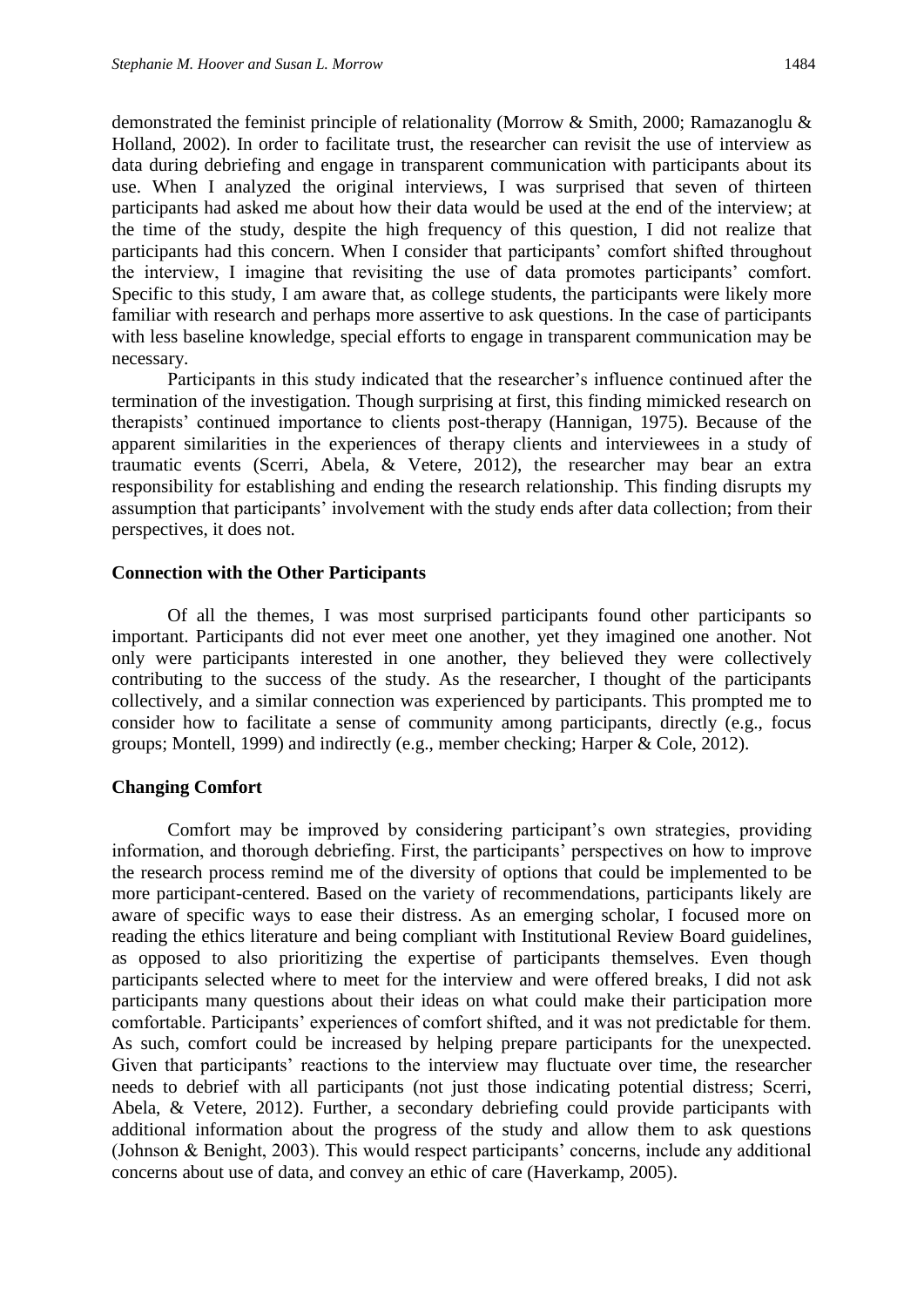As a whole, this discussion illustrates potentially "ethically important moments," in which the researcher can reflexively consider the perspectives of participants. I do not intend to suggest that these participants' experiences are representative of other female sexual assault survivors. The follow-up study design involved was highly contextualized and conducted with mostly White, educated, heterosexual, young women. As such, the sampling decisions limit the generalizability. Also, findings could have differed if someone else, other than the original researcher, conducted the follow-up interviews.

Beyond my reflexive practices of journaling and peer debriefing, this follow-up study allowed participants the opportunity to communicate with me about their perspectives, of which I was previously ignorant. As an emerging scholar, I found participants' insights to be an invaluable resource to shape the method choices I make. Ultimately, I have learned specific ways to uphold my ethical responsibility to participants beyond what is specified by regulations. The recommendations of this follow-up study are grounds for empirical examination to explore what recommendations could be useful in other qualitative studies with trauma survivors.

## **Implications**

I encourage other qualitative researchers to engage in follow-up research to increase their own awareness of the research process. Researchers may learn about their proverbial blind spots, which is helpful information to improve future research practices. Veteran researchers guiding novice researchers could direct them to engage in reflexive practices, including thorough debriefing and feedback from participants about their data collection experience. The participants' feedback is invaluable to promote better research. Especially in the case of critical theory-oriented research (such as feminism) and constructivist assumptions, participant-centered data collection is essential.

Future research is needed on participants' experiences and researcher reflexivity. First, researchers need to know more about how participants experience research participation, as well as how participants would prefer to experience the research process. Further studies on research participation on other sensitive topics, investigated in diverse contexts, would yield a strong empirical foundation. Such participant-centered research could inform ethical research practices. Also, research on the various relationships would deepen understanding of feminist research relationships and sensitive topics: researcher-participant relationship and participant-participant relationships. Longitudinal designs could explore the long-term consequences and meaning of research participation. Secondly, though publications on researcher reflexivity are prevalent, empirical studies on researcher reflexivity could shed light on the researcher developmental process. Overall, future research on these topics would lend themselves to improved research practices.

## **Conclusion**

This follow-up study highlights the benefits of engaging in reflexive processes after completing original research. In addition to reflexive journaling, peer debriefing, and other reflexive processes (Clark & Sharf, 2007; Rew, Bechtel, & Sapp, 1993), follow-up studies such as this one may illuminate opportunities to enhance research practices. Considering the researcher-as-instrument, the qualitative researcher has a potential lifetime of opportunities to promote ethical practices with participants. This follow-up study offered an alternative perspective—that of participants themselves—for considering how to improve research practices.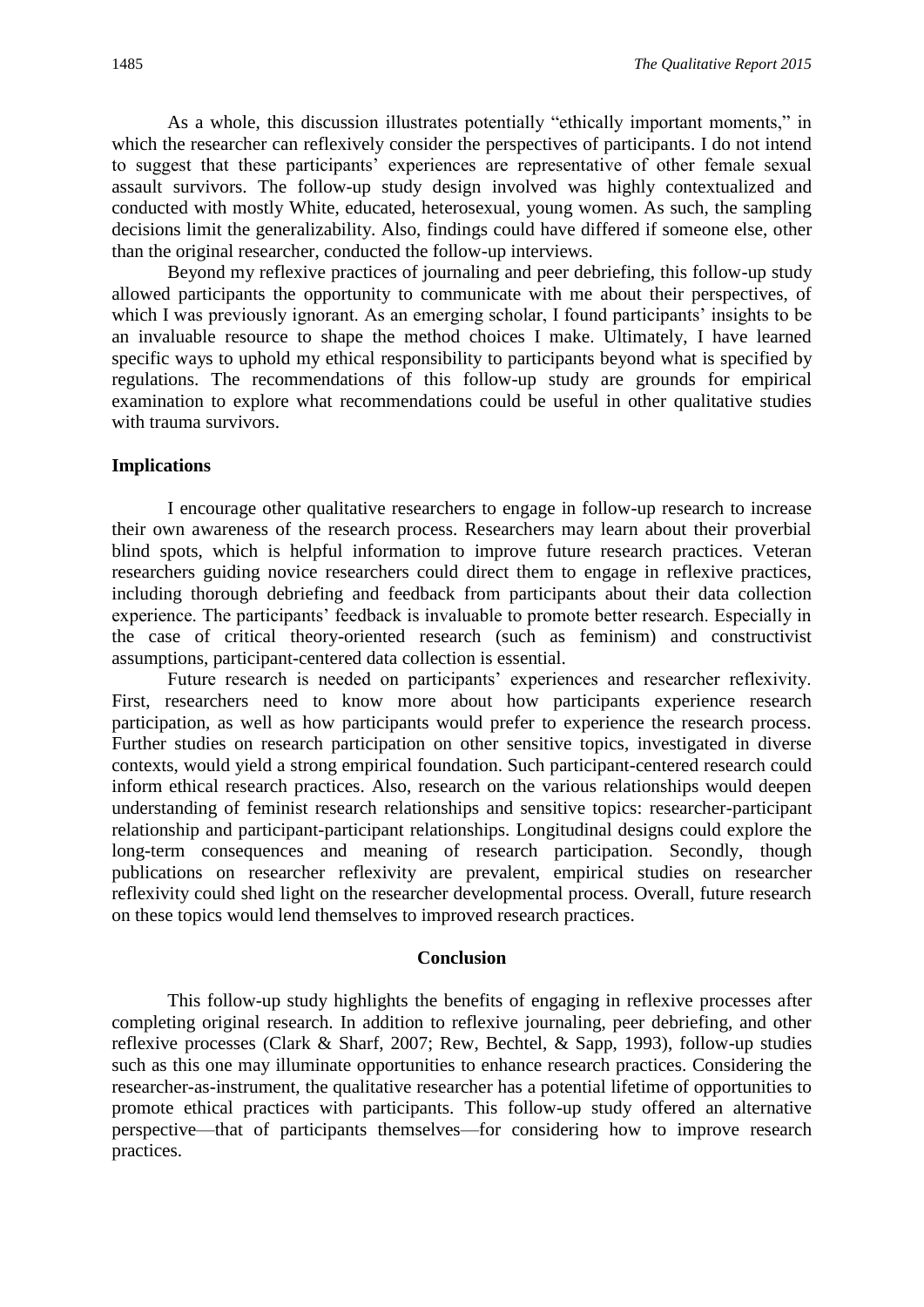## **References**

- Ahrens, C. E. (2006). Being silenced: The impact of negative social reactions on the disclosure of rape. *American Journal of Community Psychology, 38,* 263-274. doi: 10.1007/s10464-006-9069-9
- Banister, P., Burman, E., Parker, I., Taylor, M., & Tindall, C. (1994). *Qualitative methods in psychology: A research guide.* Philadelphia, PA: Open University.
- Campbell, R., Adams, A. E., Wasco, S. M., Ahrens, C. E., & Sefl, T. (2009). Training interviewers for research on sexual violence: A qualitative study of rape survivors' recommendations for interview practice. *Violence Against Women, 15,* 595-615. doi: 10.1177/1077801208331248
- Campbell, R., Adams, A. E., Wasco, S. M., Ahrens, C. E., & Sefl, T. (2010). "What has it been like for you to talk with me today?": The impact of participating in interview research on rape survivors. *Violence Against Women, 16,* 60-83. doi: 10.1177/1077801209353576
- Cannella, G. S. (2004). Regulatory power: Can a feminist poststructuralist engage in research oversight. *Qualitative Inquiry, 10,* 235-245. doi: 10.1177/1077800403262375
- Charmaz, K. (2006). *Constructing grounded theory: A practical guide through qualitative analysis.* Thousand Oaks, CA: Sage.
- Clark, M. M., & Sharf, B. F. (2007). The dark side of truth(s): Ethical dilemmas in researching the personal. *Qualitative Inquiry, 13,* 399-416. doi: 10.1177/107780040629766
- Del Busso, L. (2007). Embodying feminist politics in the research interview: Material bodies and reflexivity. *Feminism and Psychology, 17*, 309. doi: 10.1177/0959353507079084
- Denzin, N. K. (1970). *The research act: A theoretical introduction to sociological methods.* Chicago, IL: Aldine.
- DePrince, A. P., Welton-Mitchell, C., Srinivas, T. (2014). Longitudinal predictors of women's experiences of social reactions following intimate partner abuse. *Journal of Interpersonal Violence, 29*, 2509-2523. doi: 10.1177/0886260513520469
- Dickson-Swift, V., James, E. L., Kippen, S., & Liamputtong, P. (2007). Doing sensitive research: What challenges do qualitative researchers face? *Qualitative Research, 7,* 327-353. doi: 10.1177/1077800403009003001
- Etherington, K. (2007). Ethical research in reflexive relationships. *Qualitative Inquiry, 13,* 599-616. doi: 10.1177/1077800407301175
- Guba, E. G., & Lincoln, Y. S. (1981). *Effective evaluation.* San Francisco, CA: Jossey-Bass.
- Guillemin, M., & Gillam, L. (2004). Ethics, reflexivity, and "ethically important moments" in research. *Qualitative Inquiry, 10,* 261-280. doi: 10.1177/1077800403262360
- Hannigan, K. M., (1975). Post-treatment integration of psychotherapeutic influence. *Smith College Studies in Social Work, 45,* 253-271. doi: 10.1080/00377317509516483
- Harper, M., & Cole, P. (2012). Member checking: Can benefits be gained similar to group therapy? *The Qualitative Report, 17,* 510-517. Retrieved from <http://www.nova.edu/ssss/QR/QR17-2/harper.pdf>
- Harrison, J., MacGibbon, L., & Morton, M. (2001). Regimes of trustworthiness in qualitative research: The rigors of reciprocity. *Qualitative Inquiry, 7,* 323-345. doi: 10.1177/107780040100700305
- Haverkamp, B. E. (2005). Ethical perspectives on qualitative research in applied psychology. *Journal of Counseling Psychology, 52,* 146-155.
- Hertz, R. (1997). *Reflexivity and voice* (3rd ed.). Thousand Oaks, CA: Sage.
- Hoover, S. M. (2008). *I want you to know: Disclosures of unwanted sexual experiences*  (Unpublished thesis). Denison University, Ohio.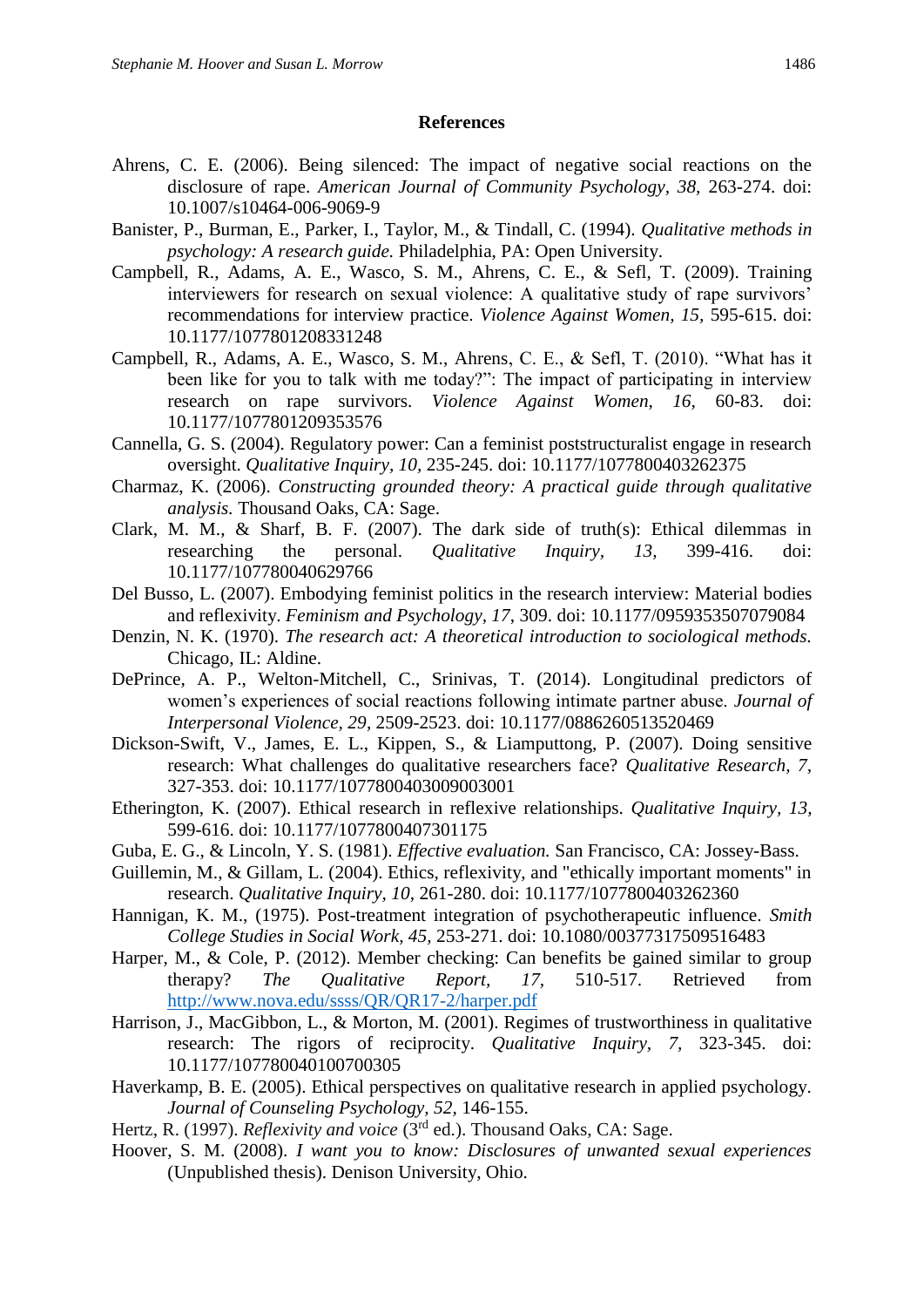- Johnson, L. E., & Benight, C .C. (2003). Effects of trauma-focused research on recent domestic violence survivors. *Journal of Traumatic Stress, 16,* 567-571. doi: 10.1023/B:JOTS.0000004080.50361.f3
- Legerski, J. P., & Bunnell, S. L. (2010). The risks, benefits, and ethics of trauma-focused research participation. *Ethics & Behavior, 20,* 429-442. doi: 10.1080/10508422.2010.521443
- Lincoln, Y. S. (1995, April). *Emerging criteria for quality in qualitative and interpretive research.* Keynote address presented at the annual meeting of the American Educational Research Association, San Francisco, CA.
- Lincoln, Y. S., & Guba, E. G. (1985). *Naturalistic inquiry.* Beverly Hills, CA: Sage.
- Lincoln, Y. S., & Guba, E. G. (2000). Paradigmatic controversies, contradictions, and emerging confluences. In N. K. Denzin & Y. S. Lincoln (Eds.), *The handbook of qualitative research* (2<sup>nd</sup> ed., pp. 163-188). Beverly Hills, CA: Sage.
- Littleton, H. L. (2010). The impact of social support and negative disclosure reactions on sexual assault victims: A cross-sectional and longitudinal investigation. *Journal of Trauma & Dissociation, 11*, 210-227. doi: 10.1080/15299730903502946
- Martin, J. L., Perrott, K., Morris, E. M., & Romans, S. E. (1999). Participation in retrospective child sexual abuse research: Beneficial or harmful? What women think six years later. In L. M. Williams & V. L. Banyard (Eds.), *Trauma and memory* (pp. 149-160). Thousand Oaks, CA: Sage.
- Montell, F. (1999). Focus group interviews: A new feminist method. *National Women's Studies Association Journal, 11*, 44-71.
- Moustakas, C. E. (1994). *Phenomenological research methods.* Thousand Oaks, CA: Sage.
- Muhr, T. (2009). *ATLAS.ti.* Berlin, Germany: ATLAS.ti Scientific Software Development.
- Newman, E., & Kaloupek, D. G. (2004). The risks and benefits of participating in trauma focused research studies. *Journal of Traumatic Stress, 17,* 383-394. doi: 10.1023/B:JOTS.0000048951.02568.3a
- Olesen, V. L. (2007). Feminist qualitative research and grounded theory. In A. Bryant & K. Charmaz (Eds.), *The Sage handbook of grounded theory* (pp. 417-435). Thousand Oaks, CA: Sage.
- Polkinghorne, D. E. (2005). Language and meaning: Data collection in qualitative research. *Journal of Counseling Psychology, 52,* 137-145.
- Ramazanoglu, C., & Holland, J. (2002) *Feminist methodology: Challenges and choices.* London, UK: Sage.
- Scerri, C. S., Abela, A., & Vetere, A. (2012). Ethical dilemmas of a clinician/researcher interviewing women who have grown up in a family where there was domestic violence. *International Journal of Qualitative Methods, 11,* 102-131.
- Ullman, S. E. (1996). Social reactions, coping strategies, and self-blame attributions in adjustment to sexual assault. *Psychology of Women Quarterly, 20*, 505-526. doi: 10.1111/j.1471-6402.1996.tb00319.x

## **Appendix A**

## **Interview Guide**

- 1. Would you please tell me about your experience of participating in the original research study?
- 2. Why were you interested in participating in the original research study?
- 3. What expectations did you have about the interview before we met?
- 4. In what ways were your expectations met and not met?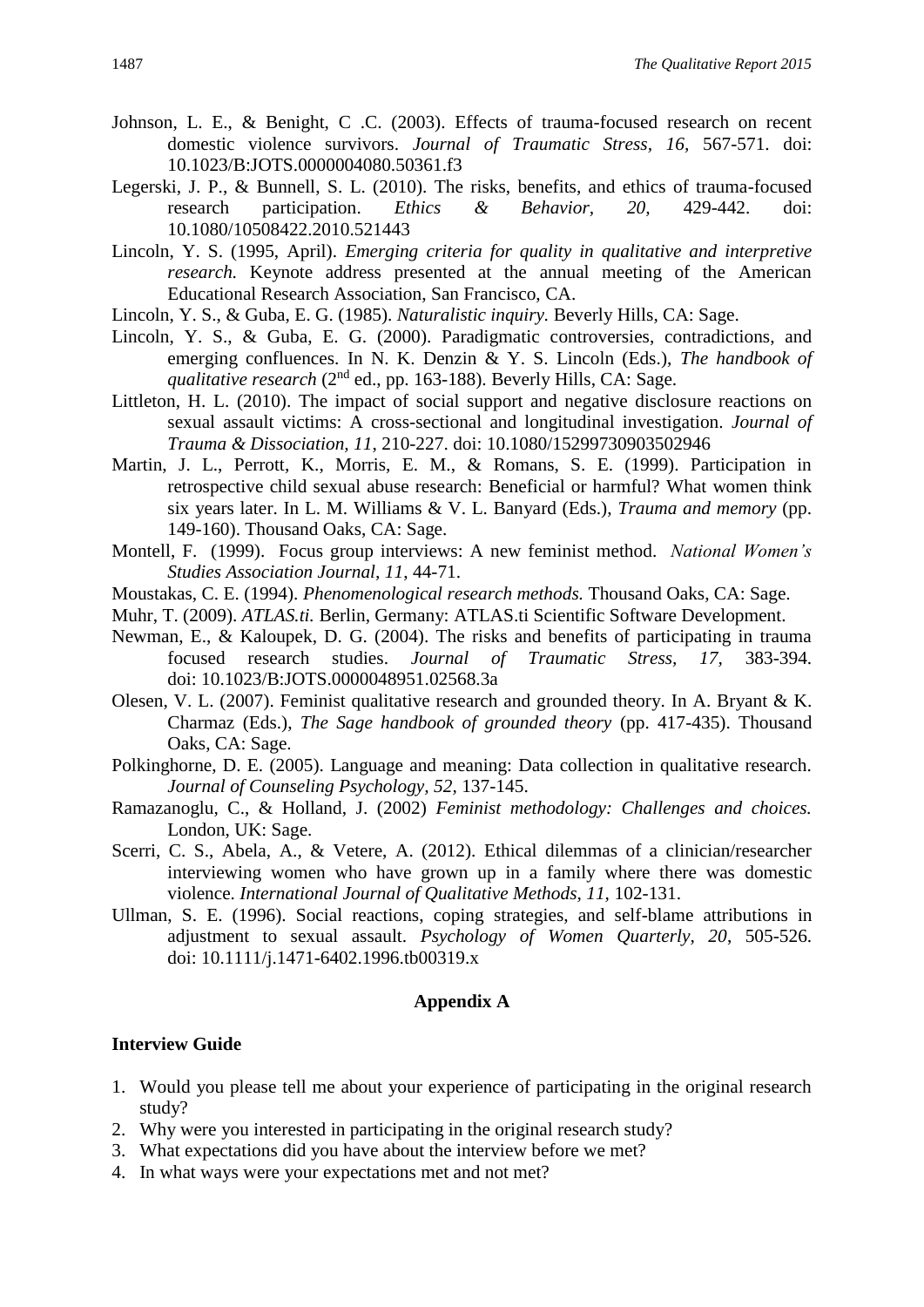- 5. What reactions and responses did you have to the informed consent?
- 6. What reactions and responses did you have to the interview?
- 7. What emotions, feelings, and thoughts did you have about talking about a personal topic for research purposes?
- 8. What specifically was rewarding or challenging about the interview?
- 9. What short-term and long-term effects did/do you experience as a result of the interview?
- 10. If you read the previous study, what did you think?
- 11. How did participating in the study change you? For example, how did it change your view of yourself, the incident you talked about, and your decisions to disclose or not disclose to others?
- 12. Have you told anyone else about the incident since you participated in the prior study? What was that like? Did participating in the prior study influence your decision to disclose?
- 13. How did participating in the prior study affect your healing?
- 14. How did/do you feel about your level of involvement in the overall study?
- 15. What remains ambiguous or uncertain to you about your participation in the original study?
- 16. What have I forgotten to ask about your experience of participating in a research interview?

## **Appendix B**

## **Follow-Up Interview Guide**

- 1. Other people mentioned feeling connected to other women. Was that your experience? If so, how?
- 2. You said that (specific example) made you feel comfortable participating in the study. Where there other things that made your participation feel comfortable?
- 3. You said that (specific example) was uncomfortable about your participation. What other things were related to your sense of discomfort?
- 4. You said that (specific example) could have made it easier for you to participate. What else could have made your participation easier? If you were doing a similar project, what would you do differently?

## **Author Note**

Stephanie M. Hoover, Ph.D., Department of Psychological Sciences, Western Oregon University. Dr. Hoover is an Assistant Professor of Psychological Sciences at Western Oregon University. She is a counseling psychologist, and her interests include qualitative research methods, trauma, multicultural counseling, and social justice.

Susan L. Morrow, Ph.D., Department of Educational Psychology, University of Utah. Dr. Morrow is a Professor of Counseling Psychology in the Department of Educational Psychology at the University of Utah. She is a feminist qualitative research methodologist, and her clinical and research interests include gender, sexual orientation, trauma, multiculturalism, and social justice.

Correspondence regarding this article can be addressed directly to: Stephanie M. Hoover at [hooverst@wou.edu](mailto:hooverst@wou.edu) or Phone 503-838-8512.

Copyright 2015: Stephanie M. Hoover, Susan L. Morrow, and Nova Southeastern University.